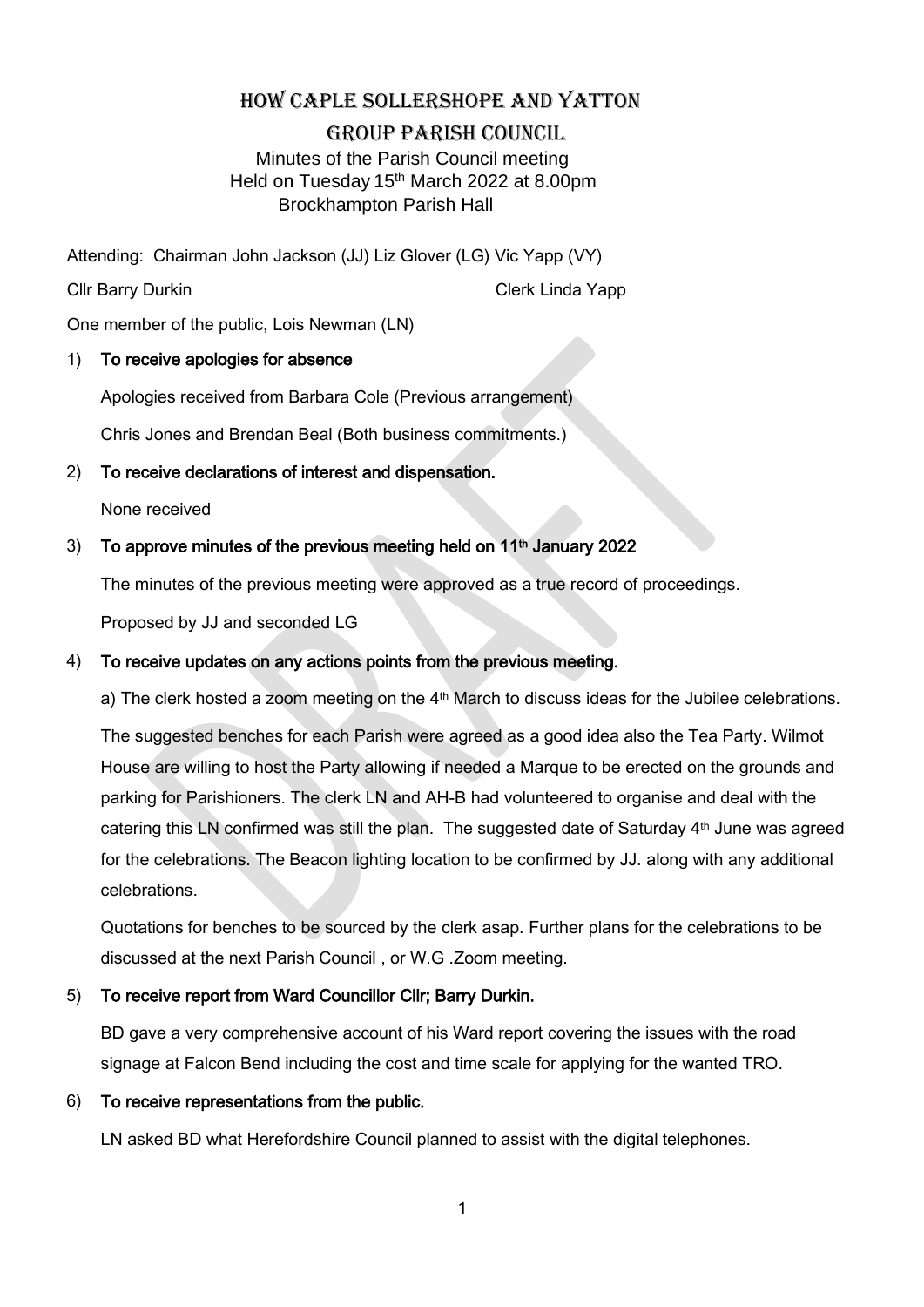BD would look into this. LN also asked BD of any progress made to the verges at the neighbouring property Rugden Farm, BD would also make enquiries on this.

7) Planning Application, 220558 Mr D Brennan, Fiddlers Bank , Yatton, HR9 7RB .

Replacement of infill panels. (Listed Building)

The Parish Council supported this application.

#### 8) To receive updates from the B4224 Strategy Group. (LG)

LG advised that no strategy group meeting had been held since November.

LG had received and circulated the complete breakdown of cost for purchasing the two SID's for the B4224 in the Parish. LG has also completed the application forms to be forwarded to West Mercia Police requesting a grant to allow the purchase of the equipment.

The total cost of the equipment assessment and installation is £5887.80 excluding the vat ( vat is reclaimed ) BD suggest LG apply for as much in the way of funding as possible this has to be submitted by 31st March. LG and the clerk to complete and submit the request this week.

### 9) Highways and Footpaths.

Copies of the work carried out by Peebles Tree care have been received and circulated

#### 10) Finance.

a) To receive current financial position

The Balance at the bank with payments authorised at this meeting is £11561.67 The clerk advised that a repayment of the NDP unused funds was to be paid this financial year also the payment to HMRC of £683.40 was also to be paid. With both deductions the Bank is in a healthy state. The clerk had circulated the year-end figures for expenditure and reserves for this current year. An additional Councillor is needed for the finance working group

b) To approve invoices and bills for payment listed below.

The invoices listed below were all approved for payment.

### 11) Correspondence.

Mrs Margaret Edwards, Whitehouse Farm, How Caple, (B4224)

 Mrs Edwards has suggested that a gate system would be beneficial at the commencement of the 50mph to try to slow the traffic down entering How Caple. No resolution was made to this suggestion.

Payments approved

| 10c) Phil Partridge | £125.00 | Internal Audit 2021     |
|---------------------|---------|-------------------------|
| HALC.               |         | £411.58 Subscription    |
| How Caple Church    |         | £175.00 Agreed donation |